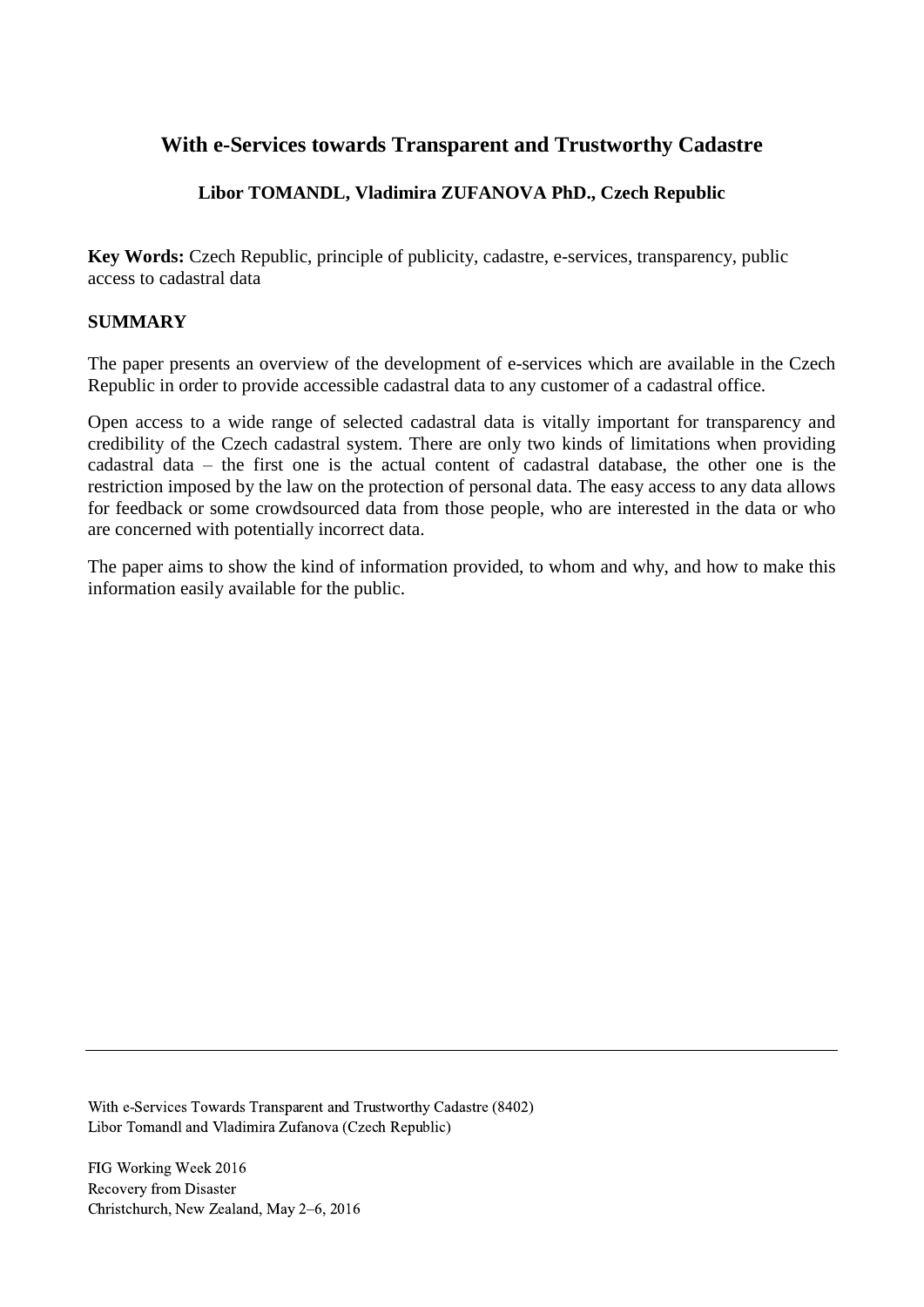# **With e-Services towards Transparent and Trustworthy Cadastre**

### **Libor TOMANDL, Vladimira ZUFANOVA PhD., Czech Republic**

### **1. INTRODUCTION**

Information has generally been one of the most precious goods in recent decades. It is possible to buy and sell it, to barter it or just only freely provide it. The value of the information itself is very often based on the fact that it is more valuable when the actual information is less accessible and more desired. Yet some of the information and its timely acquisition or providing may be crucial for conserving resources or rescuing material values, health or human and animal lives.

We have been witnessing an unprecedented growth in the number of demands for spatial data recorded on the territory in recent years. Information about properties and their owners and users is absolutely necessary for effective functioning of a real estate market, strategic decision making processes, environmental protection or other important human activities in the area. Access to cadastral information is not only important for public authorities or companies that deal in some way with real estate, but in many life situations it is very important for individuals as well. The principle of cadastral publicity can ensure equal access to information for all groups of stakeholders.

### **2. PRINCIPLE OF PUBLICITY**

Public cadastre is connected with the principle of formal and material publicity (a principle of public trust). The principle of public cadastre in the Czech Republic states that the Cadastre of Real Estate is public and everybody is entitled to consult it, make copies, extracts and sketches for their need or obtain data from the collection of documents stored in document funds. When this principle was laid down in the new cadastral law at the beginning of the 1990s, legislators had in their mind primarily a visit to the cadastral office in office hours by a client who personally demanded required data at the information desk. With the development of information and communication technologies the principle of publicity and the right to obtain information from the cadastre is mainly based on easy access to the required information through the Internet and mobile applications. Authors of this paper want to present which historical and legislative reasons led the Czech society to a relatively liberal approach in this matter, what information can be obtained from the Czech cadastre and how it can be obtained.

#### **2.1 Principle of Public Cadastre in Historical Context**

The principle has been applied on the territory of Czech lands almost continuously since 1871, it means 145 years. The only time when the principle was slightly weakened, the period from 1964 to

With e-Services Towards Transparent and Trustworthy Cadastre (8402) Libor Tomandl and Vladimira Zufanova (Czech Republic)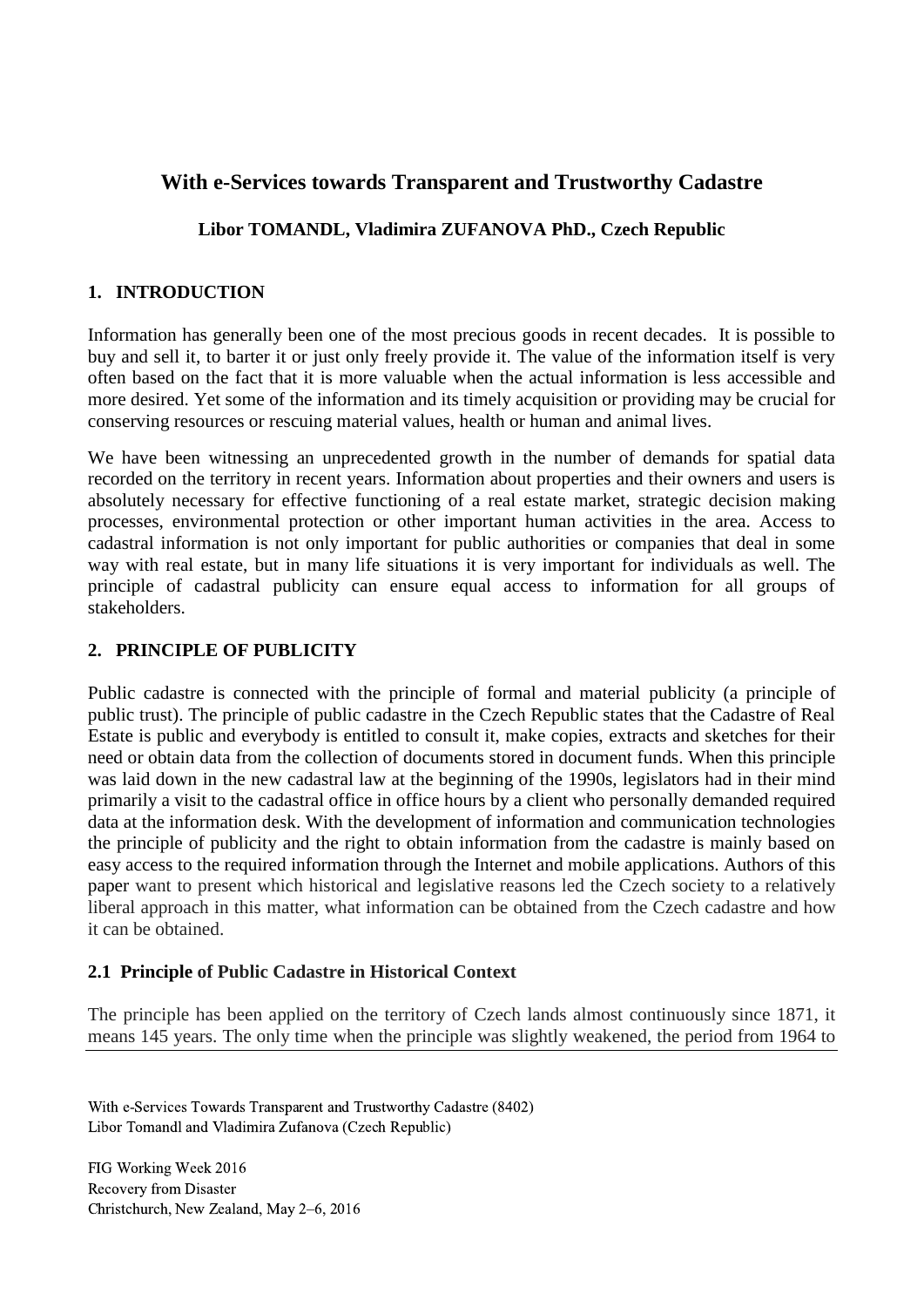1992, the law required an applicant to demonstrate a legitimate interest for consulting the real estate records or issuing extracts from the registry. However the usual practice in this period usually was such that the extracts from the registry were issued without any formal verification of the interest legitimacy in these data.

In 1871, when the protection of confidence in the records on land rights kept in the Land Book was enshrined, the principle of formal publicity was significantly enhanced in the legal system of the Austrian tradition. By comparing systems of land registration in other European countries, which are based on different principles, we can demonstrate that the system providing a high degree of property rights protection, especially of buyers and mortgage lenders, always includes a widely understood principle of public land records, especially data on the property rights and defects encumbering the property. The Czech Republic is one of the countries with the Austrian tradition of land law originally based on the Common Civil Code from 1811.

### **2.2 Principle of Public Cadastre in European Context**

Land Registries in European countries can be divided into three basic groups in terms of access to the contents of the register and issuing extracts and copies:

- "Austrian" group, which includes Austria, a northern province in Italy, Hungary, the Czech Republic, Slovakia, Poland, Slovenia, Croatia and other countries in the former Yugoslathrough. This group of countries is characterized by very broadly interpreted principle of public data records, including land rights to real estate. Easy access to these data is also traditional in the Nordic countries, so they can be assigned to this group as well.

- Germany and Switzerland, where the access to the land register requires proving the legitimate interest. Without fulfilling this obligation only contact information on the registered owner of a particular parcel is available. Only notaries who draw up all real estate contracts and secure information for a specific real estate purchase contract are exempt from the obligation to demonstrate the legitimate interest.

- France, Spain, England, where legislation does not enable direct access to the land registry and written information can be provided whilst an approval of the registered owner with providing specific information may be required.

Outside Europe, the publicity principle is broadly applied e.g. in Canada and Australia, although their systems of land registration are often quite different from the Czech cadastre. Contracts on real estate are registered in these systems and it is permitted to consult these contracts.

It is necessary to mention that the extent of publicity of a land registration system relates with the whole real estate trade of each country and with the level of state guarantees for persons who work on the assumption of rightness of the land register. For example, in systems where every real estate contract is mediated by a notary, the notary´s access to land records is sufficient enough. For other

With e-Services Towards Transparent and Trustworthy Cadastre (8402) Libor Tomandl and Vladimira Zufanova (Czech Republic)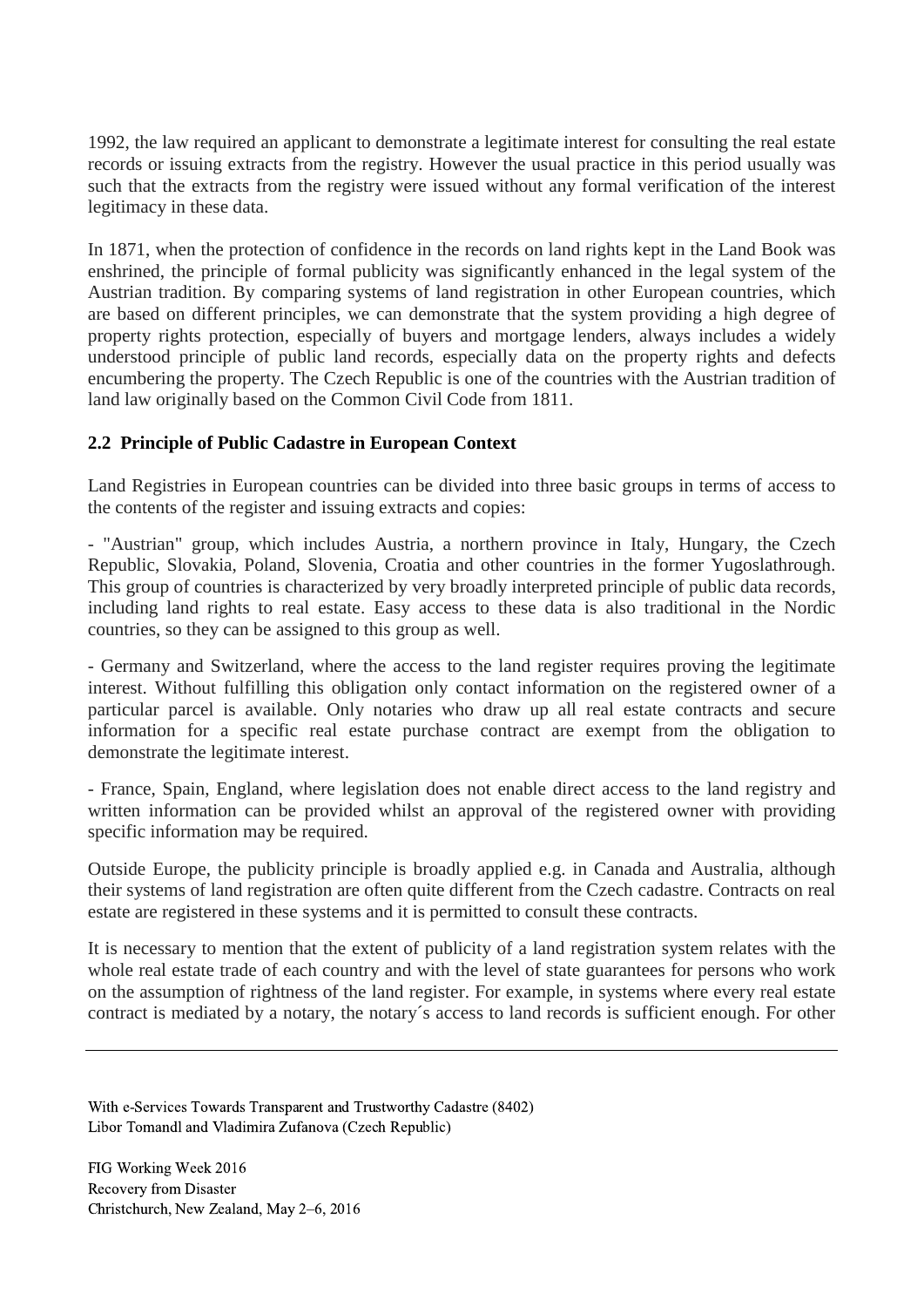purposes (real estate services, preparation for construction of public utility buildings etc.) being able to contact the registered owner is satisfactory as well.

### **2.3 Application of Publicity Principle in Czech Cadastre of Real Estate**

The provision of data from the Czech cadastre is not totally unlimited. It is impossible to obtain a summary of ownership of a specific owner from all over the Czech Republic or given territorial area by simple consulting these data. The same applies to the collection of documents and real estate prices. The provision of data from the collection of documents is carried out by providing a certificated or simple copy. Only the person, who proves their identity and states the purpose for which the data are requested, can obtain the data. Cadastral offices keep records of persons who have demanded the data for a potential inspection by the Office for Personal Data Protection.

In systems that are very liberal, which is the contemporary one in the Czech Republic, any restriction of the cadastral publicity would bring great difficulties. The opportunity to get full information from the cadastral register on legal relations independently on a real estate owner enables buyers and pledgees to take fully into consideration major risks of a particular real estate transaction. It is also necessary to conserve the public collection of documents, on the basis of which registrations were carried out. It reduces the risk of fraud in real estate transactions. The public cadastre also enables to determine whether debtors own some properties. To satisfy outstanding claims creditor can suggest for example seizure of property. That is precisely how the new procedures in the implementation of a property seizure have contributed to greater discipline of debtors in debt payments in recent years. Proposals for a seizure of immovable property are registered in cadastre to the debtors and thus generally relate to all of their property. They are registered immediately, usually the same day or the day after delivering. So, decisive factors for completion of real estate transactions can be changed virtually overnight. That is why it is important not only to conserve cadastral publicity, but also enable the information access remotely through the Internet, so that the important data can be examined immediately before signing a contract.

The publicity of the Cadastre of Real Estate of the Czech Republic is not in conflict with the protection of personal data. The Law on Personal Data Protection explicitly counts on public registers such as the cadastre and also specifies how to handle the personal data that are included in such a public list. According to the law these personal data kept in a public list are considered published.

The cadastre is a source of information that serves to protect property rights, for the purposes of taxes, fees and other financial fulfillments, to protect the environment, mineral resources, for protection of interests of state monument care, for territorial development, real estate valuation, scientific purposes, economic and statistical information and the creation of other systems. A broad concept of the public cadastre is necessary to fulfill above formulated purposes.

# **3. WAYS OF PROVIDING CADASTRAL DATA**

With e-Services Towards Transparent and Trustworthy Cadastre (8402) Libor Tomandl and Vladimira Zufanova (Czech Republic)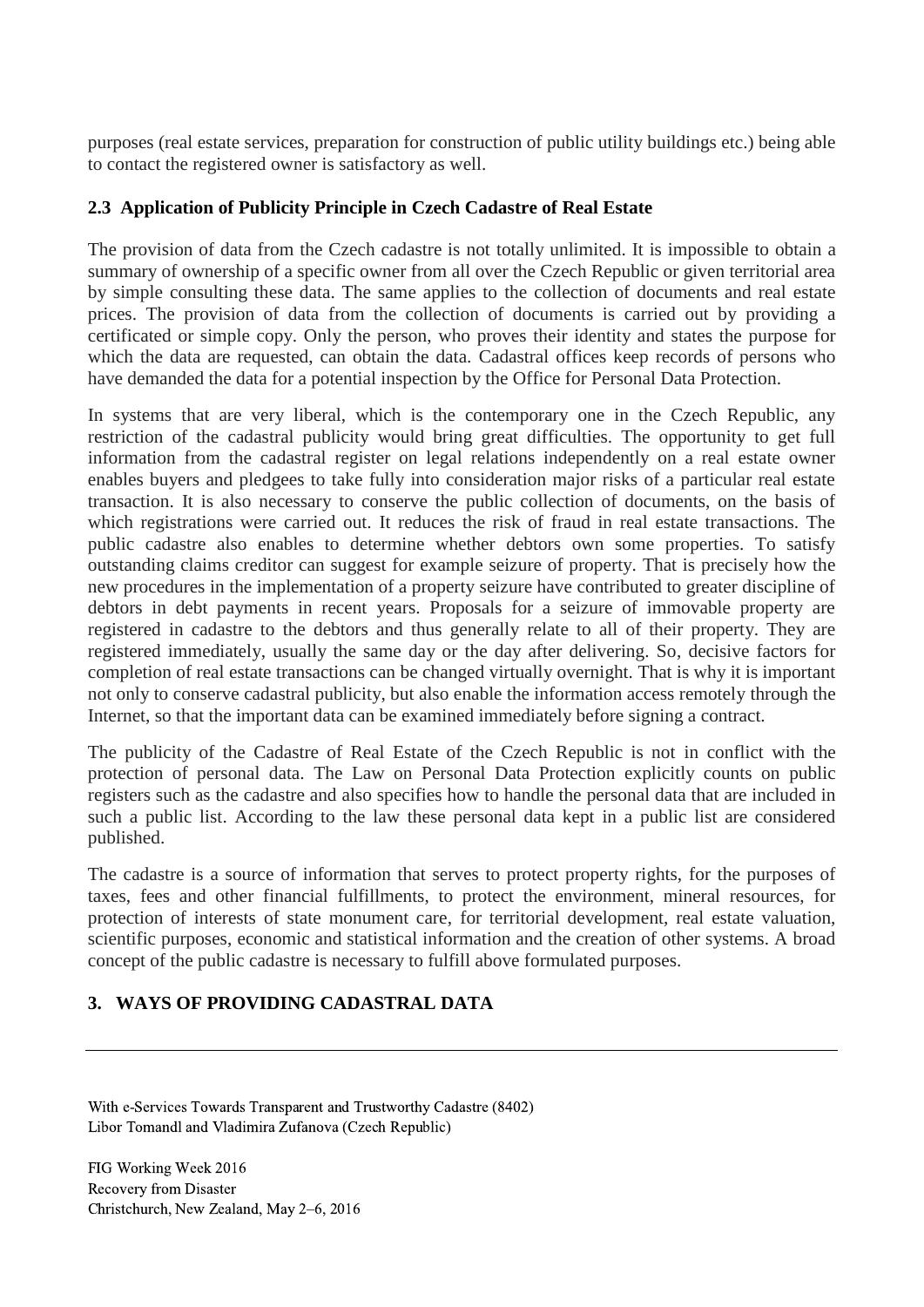Cadastral authorities provide cadastral information to the public in several forms:

- 1. verbal form,
- 2. analogue form
	- o printed form,
	- o copies of deeds, owner's folios/excerpts from the cadastre, cadastral maps, identification of parcels,
- 3. digital form
	- o copies of deeds, excerpt from the cadastre, cadastral maps (PDF/HTML),
	- o textual and graphic computer files (exchange format),
	- o web sites,
	- o notifications.

In the past the most common way to provide outputs (information, excerpts, duplicates and copies) from cadastre was a handover at individual cadastral branch offices. The reason for that situation was the fact that only cadastral offices had access to the data from their territorial scope of activity and because a large amount of data (contracts, deeds, measurements ...) was only in analogue form.

The changes started in 1992. Systematic management of cadastral data has been launched in an information system and was supported by digitalisation of descriptive data (completed in 2000) and by digitalisation of geodetic data/cadastral maps (1995 - 2017).

Electronic management of cadastral data continued in 2001 by creating a new Information System of Real Estates which included a joint management of descriptive data and geospatial information in one system and their continuous transport into the central database.

## **4. ELECTRONIC SERVICES OF THE CADASTRE OF REAL ESTATE**

Some e-Services have been launched in the area of the cadastre of real estate, which enable our customers to get a wide range of information from the cadastre. There are both free of charge services enabling them to get some chosen data without any restrictions, as well as paid services providing verified documents serving as public documents, that is from the whole territory of the Czech Republic. Except for this, some other applications are at the customers´ disposal facilitating the access to cadastral data and communication of inhabitants with cadastral offices.

Since 2013 there has been a legal obligation to submit the entry proposal on the form. The objective of this measure is to reduce errors that still occurred in the proposals for entry of right and get clearly formulated requirements for what should be registered into the cadastre of real estate according to the attached documents. In order to facilitate completing the form to the applicants a web application was launched enabling the creation of the entry proposal in an interactive way. This application is interconnected to the cadastral database and draws some data from it. It leads the user through the entire process, and contains also some pre-prepared simplified scenarios for the most common situations. The application is very popular; in 2014 more than 629 thousand entry proposals were created through it. Since January 2014 it has been possible not only to complete the entry proposal in electronic form but also to perform the registration into the cadastre of real estate

With e-Services Towards Transparent and Trustworthy Cadastre (8402) Libor Tomandl and Vladimira Zufanova (Czech Republic)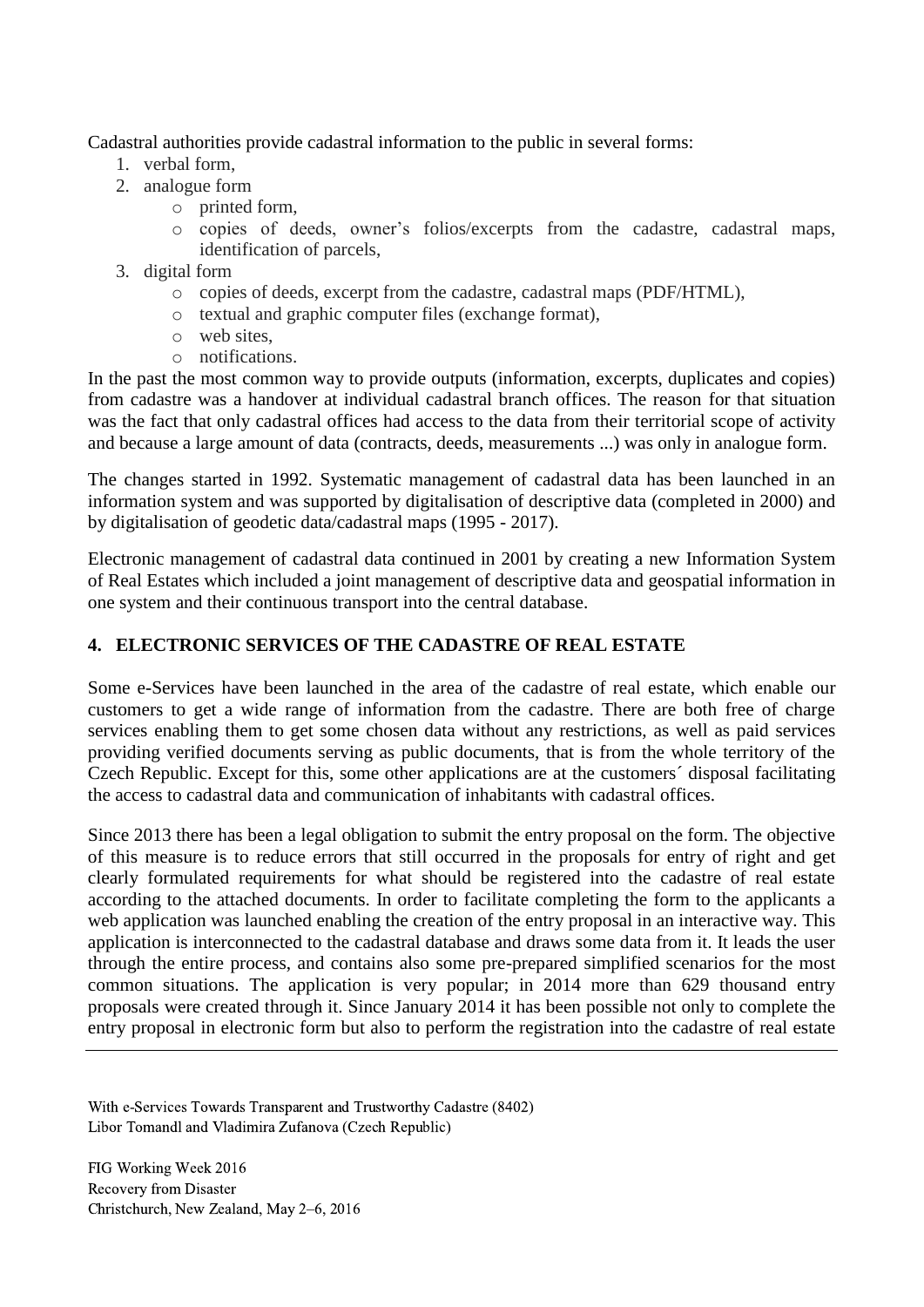on the basis of documents in electronic form. If the document is drawn up in electronic form, it must be provided with a qualified time stamp as well.

Thanks to the new Information System of Real Estates the first version of the Remote Access to the Cadastre of Real Estate was launched in 2001. The Remote Access is a paid service enabling online access to the cadastre data with two options – a web application or web services (since 2005). The outputs are in digital form fitted with a certified electronic signature.

To use the Remote Access application it is necessary to have a user account. There are three types of user accounts - Ordinary accounts, Accounts for free Remote Access and Accounts for the purpose of issuing of authorized outputs from cadastre. The third one can be set up solely for subjects legally authorized for authorization of outputs from information systems of state administration (municipal authorities, notaries, Czech Post and Chamber of Commerce) and it widens the range of places where it is possible to obtain outputs from Cadastre in analogue form.

A web application Consultation of the Cadastre of Real Estate with limited range of digital information was launched at the beginning of 2004. It provides non-formalized and non-authorized outputs for free. The main reason to open this application was to tear down barriers between citizen and administration power and to publish detailed information about the phase of procedures concerning requests for entry or record into the Cadastre. In the first instance there were only descriptive data that were followed by digital maps in 2008.

The latest news in the manner of provision of data is Service for monitoring changes which was launched in 2014. This Service is based on communication by SMS, e-mail, data box or web services and follows changes on real estates and delivers short notifications. This is the first proactive utility for owners and associated persons to enable them to keep an eye on their own interests.

# **5. ON-LINE APPLICATIONS FOR PROVISION OF DATA**

### **5.1 Consultation of the Cadastre of Real Estate**

The application has been operated since 1st January 2004. It is free to use, free of charge. From that time there have been a lot of new versions with added features. The basic available information is about a real estate, cadastral procedures and cadastral maps. Descriptive data are usually updated daily; cadastral maps are updated up to their format – a vector format hourly, a raster format on demand.

Consultation of the Cadastre of Real Estate is the most frequently visited Czech governmental website with the average monthly visit 1,9 mil. Its content contributes to putting the work of Cadastral Offices under permanent public watch and contributes thus to their transparency as well. That is the way the users have access to currently updated complex information from the cadastre of real estate directly from their worktable.

With e-Services Towards Transparent and Trustworthy Cadastre (8402) Libor Tomandl and Vladimira Zufanova (Czech Republic)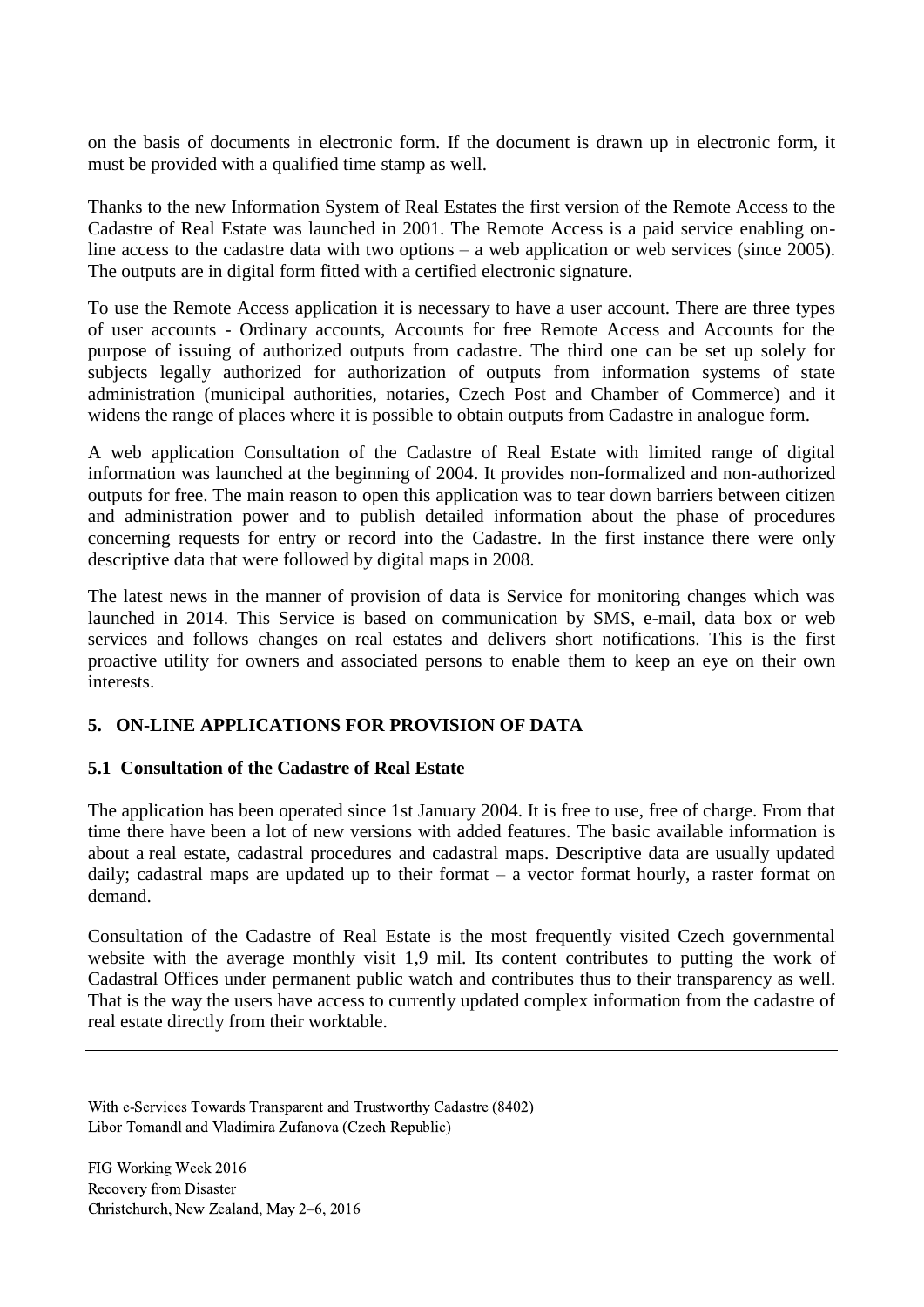

*Fig.1 Graphical menu for information about parcels, buildings, flats, cadastral procedures and cadastral map*

#### 5.1.1 Information about a Real Estate

In this section there are available data about parcels, buildings, flats and non-residential spaces and building rights registered in the Cadastre. The information can be obtained by inserting the proper identification parameters of the property of interest.

The outputs consist of universal data as a unique identification and technical characteristics of the property, the name of the owner/co-owners with postal addresses and respective shares, rights concerning the property or information about ongoing legal changes (reference to the number of procedure – if any).

With e-Services Towards Transparent and Trustworthy Cadastre (8402) Libor Tomandl and Vladimira Zufanova (Czech Republic)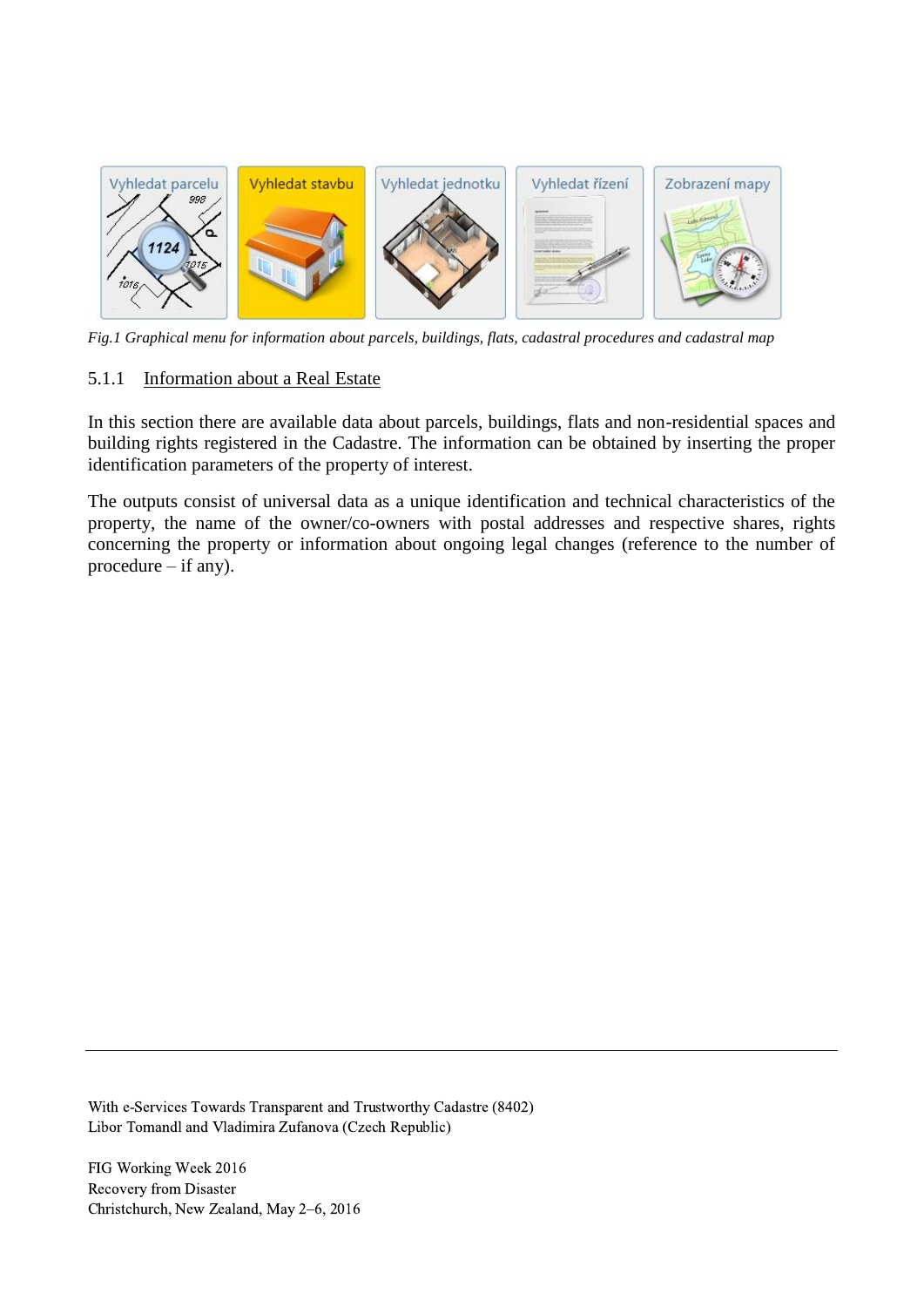| Informace o pozemku |  |  |  |  |  |  |  |  |
|---------------------|--|--|--|--|--|--|--|--|
|---------------------|--|--|--|--|--|--|--|--|

| Parcelní číslo:                                    | 339/13                                                                               |                    |
|----------------------------------------------------|--------------------------------------------------------------------------------------|--------------------|
| Obec:                                              | Příbram [539911]                                                                     |                    |
| Katastrální území:                                 | Žežice [796689]                                                                      |                    |
| Číslo LV:                                          | 287                                                                                  |                    |
| Výměra [m <sup>2</sup> ]:                          | 135                                                                                  |                    |
| Typ parcely:                                       | Parcela katastru nemovitostí                                                         |                    |
| Mapový list:                                       | <b>DKM</b>                                                                           |                    |
| Určení výměry:                                     | Ze souřadnic v S-JTSK                                                                | 50 m<br>30<br>e čú |
| Druh pozemku:                                      | zastavěná plocha a nádvoří                                                           |                    |
| Součástí je stavba                                 |                                                                                      |                    |
| Budova s číslem popisným:                          | Žežice [196681] 2; č. p. 160; rodinný dům                                            |                    |
| Stavba stojí na pozemku:                           | p. č. 339/13                                                                         |                    |
| Stavební objekt:                                   | $\zeta$ . p. 160 $\bar{z}$                                                           |                    |
| Adresní místa:                                     | $E$ , p. 160 $ិ$                                                                     |                    |
| Sousední parcely<br>Vlastníci, jiní oprávnění      |                                                                                      |                    |
|                                                    |                                                                                      |                    |
| Vlastnické právo                                   |                                                                                      | Podíl              |
| Doubek Pavel, Žežice 160, 26101 Příbram            |                                                                                      |                    |
|                                                    |                                                                                      |                    |
| Způsob ochrany nemovitosti<br><b>Název</b>         |                                                                                      |                    |
| zemědělský půdní fond                              |                                                                                      |                    |
| Seznam BPEJ                                        |                                                                                      |                    |
| Parcela nemá evidované BPEJ.                       |                                                                                      |                    |
| Omezení vlastnického práva                         |                                                                                      |                    |
| <b>Typ</b>                                         |                                                                                      |                    |
| Zástavní právo smluvní                             |                                                                                      |                    |
|                                                    |                                                                                      |                    |
| Jiné zápisy<br>Nejsou evidovány žádné jiné zápisy. |                                                                                      |                    |
|                                                    | Řízení, v rámci kterých byl k nemovitosti zapsán cenový údaj                         |                    |
|                                                    | Nejsou evidována žádná řízení, v rámci kterých byl zapsán cenový údaj k nemovitosti. |                    |

*Fig. 2 Output information about a parcel*

The basic information is displayed on a web browser and contains many links to further details. If the user is interested, he/she can display the property on the cadastral map, find out all properties of the current owner, neighbouring parcels and theirs owners or if there is any price written in Cadastre for the property.

With e-Services Towards Transparent and Trustworthy Cadastre (8402) Libor Tomandl and Vladimira Zufanova (Czech Republic)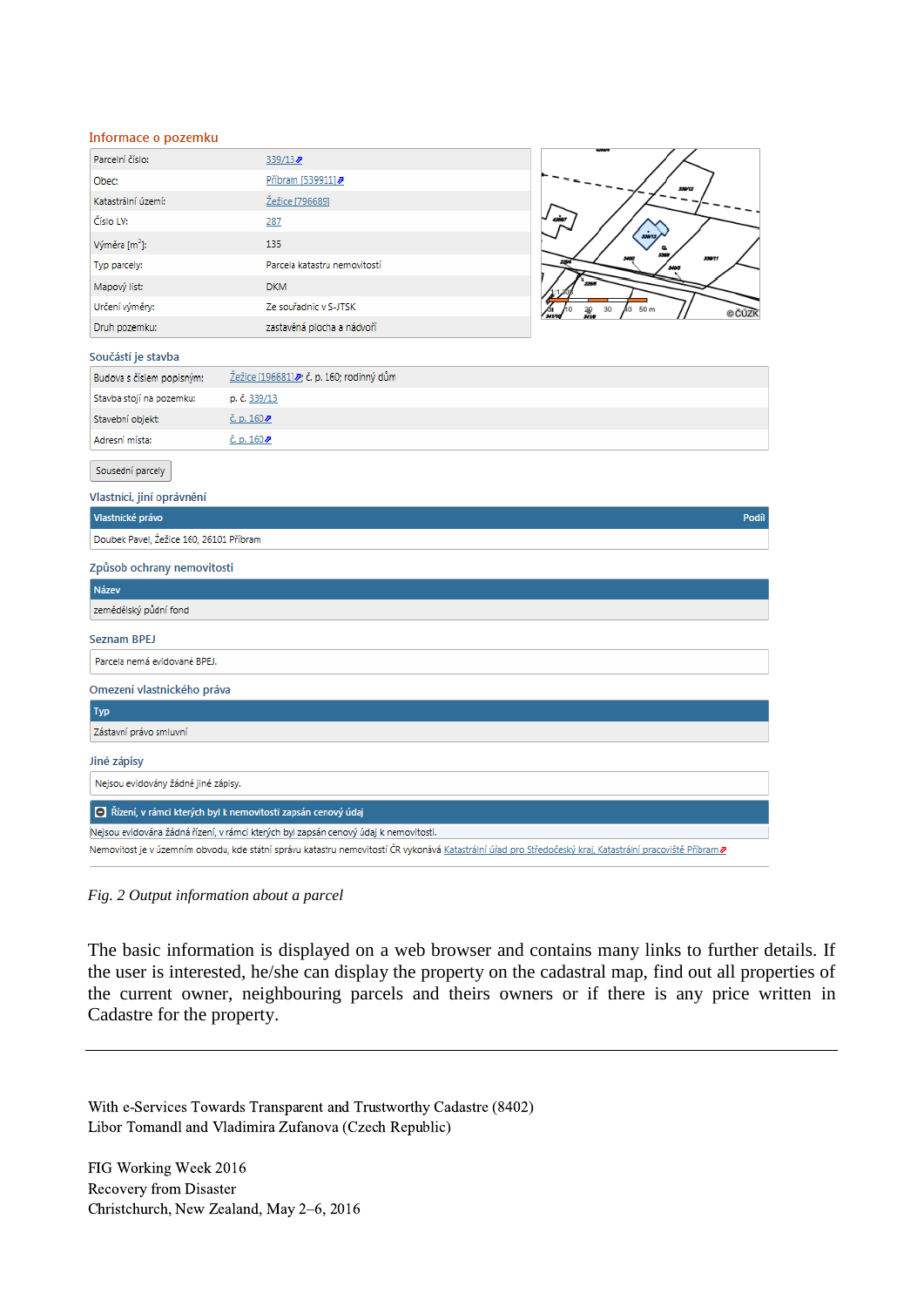#### 5.1.2 Information about Cadastral Procedures

In this section it is possible to get the detailed information about the progress of entry, record, note or confirmation of survey sketch procedures. According to the number of procedure and the name of the relevant cadastral branch office you can see the date of delivery, current state of progress (e.g. commenced, stopped, rejected, new record prepared and approved, decided, dispatched, closed). There are also names of participants in the procedure, a list of procedural acts carried out with the date and the information about the type of procedure (e.g. ownership rights, mortgage).

Informace o řízení

Provedení vkladu

| Číslo řízení:  | V-165/2016                                                                                |
|----------------|-------------------------------------------------------------------------------------------|
| Pracoviště:    | Katastrální úřad pro hlavní město Prahu, Katastrální pracoviště Praha $\bar{\mathcal{P}}$ |
| Datum přijetí: | 04.01.2016 15:07                                                                          |
| Stav řízení:   | Odesláno vyrozumění o provedeném vkladu                                                   |

Řízení se týká nemovitostí v k.ú. Michle (727750)

| Účastníci řízení                     |                  |  |
|--------------------------------------|------------------|--|
| Jméno                                | <b>Typ</b>       |  |
| Československá obchodní banka, a. s. |                  |  |
| Hypoteční banka, a.s.                | Navrhovatel      |  |
| Hypoteční banka, a.s.                | Zástavní věřitel |  |
| Šimečková Sylva                      | Zástavce         |  |
| Provedené operace                    |                  |  |
| <b>Operace</b>                       | <b>Datum</b>     |  |
| Založení řízení<br>                  | 04.01.2016       |  |
| Zaplombování                         | 04.01.2016       |  |
| Informace o vyznačení plomby         | 05.01.2016       |  |
| Rozhodnutí o povolení vkladu         | 02.02.2016       |  |

| Vyrozumění o provedení vkladu 03.02.2016 |
|------------------------------------------|
| Předměty řízení                          |
| Typ předmětu řízení                      |
| Zástavní právo                           |
| Poznámka                                 |

+ Seznam nemovitostí, ke kterým byl v rámci řízení zapsán cenový údaj

02.02.2016

Podrobnější informace o průběhu řízení Vám sdělí pouze Katastrální úřad pro hlavní město Prahu, Katastrální pracoviště Praha Z. Uživatelská podpora těmito informacemi nedisponuje.



With e-Services Towards Transparent and Trustworthy Cadastre (8402) Libor Tomandl and Vladimira Zufanova (Czech Republic)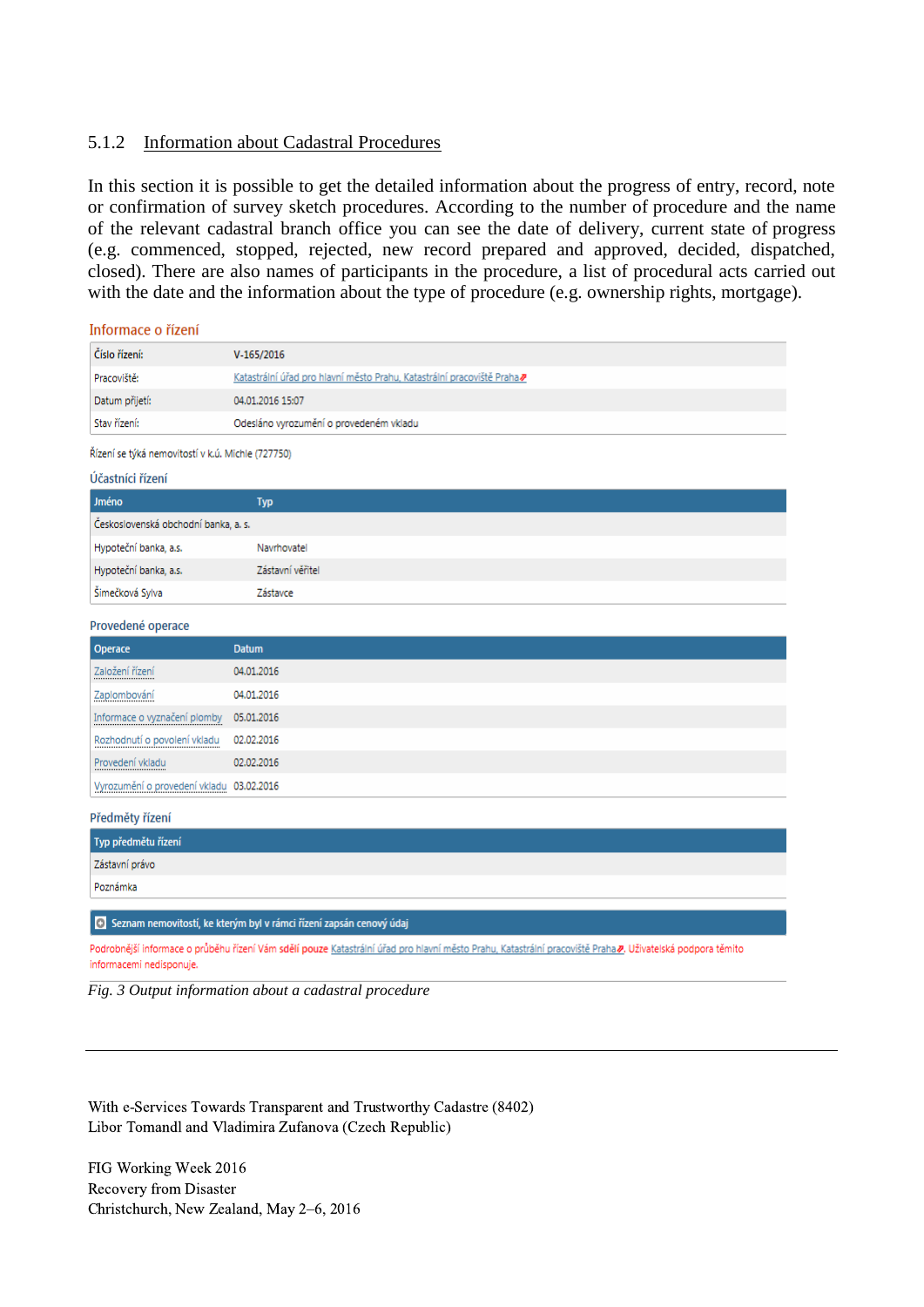By inserting the number of a procedure it is also possible to obtain the information on the nearest 40 procedures (20 before and 20 after) with the date of delivery and the state of their progress. In this way, you can follow the sequence of handling of your particular case. You can also get information about all entry proposals delivered the same day by inserting the date of delivery. 5.1.3 Cadastral Maps

In this section it is possible to display the cadastral map from all over the Czech Republic. Currently there is less than 10 % of territory without cadastral map in a vector format available; original maps in a raster format with definition points of parcels are used in these areas.

Besides a general map viewing you can search parcels and buildings, display the quality of the measurement of boundaries (red-bad/green-good boundaries) or display easement to the property (blue/pink/orange coloured area).



*Fig. 4 Cadastral Map with highlighted elements*

### **5.2 Remote Access to the Cadastre of Real Estate**

With e-Services Towards Transparent and Trustworthy Cadastre (8402) Libor Tomandl and Vladimira Zufanova (Czech Republic)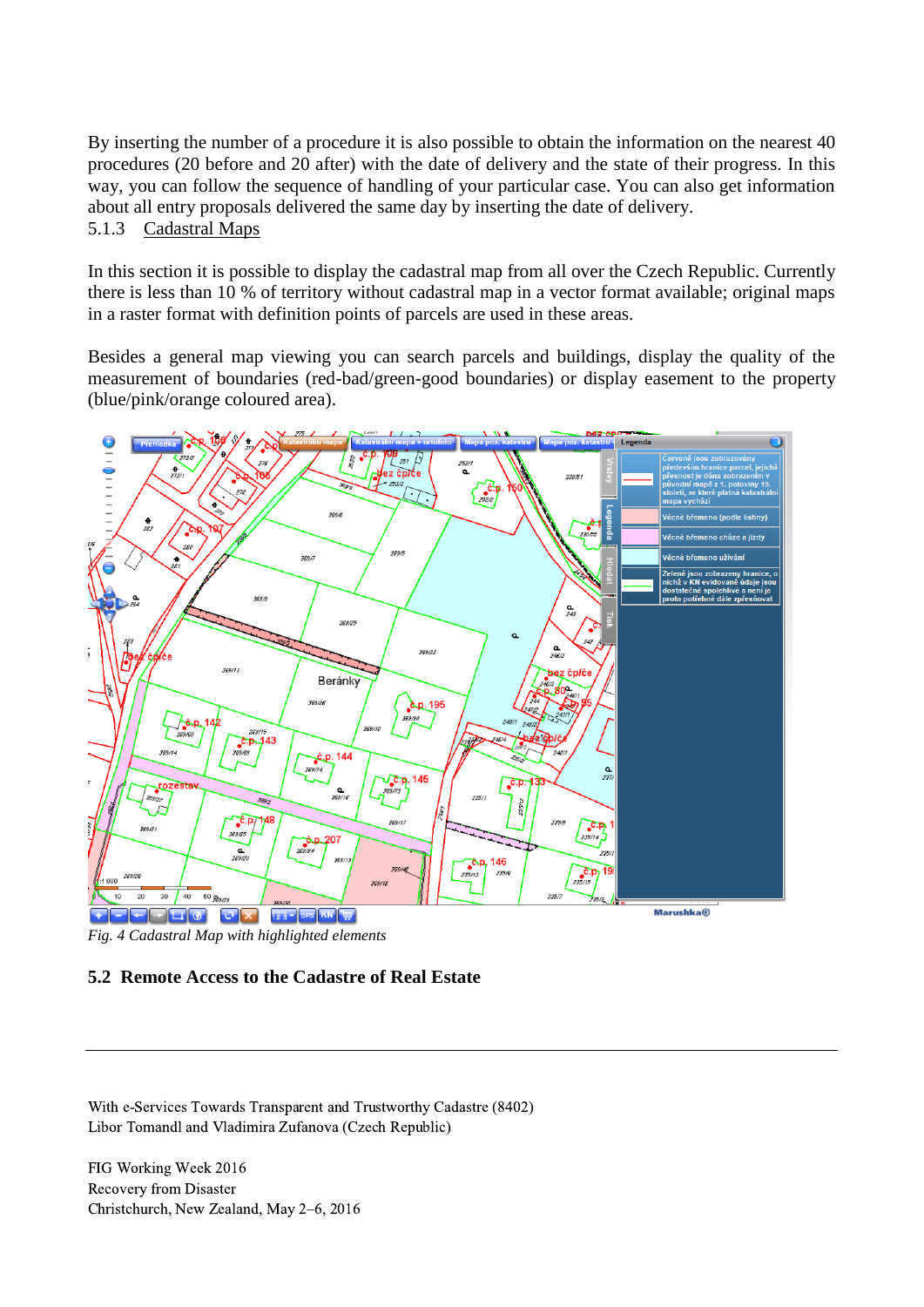The application was launched in 2001 and it is still being improved. Last year its user interface was completely redefined into a modern design.

Remote Access enables to get data from the Cadastre from the whole territory of the Czech Republic. However, this is valid solely for the text outputs:

- o Excerpt from the Cadastre of Real Estate
- o Information about Parcels
- o Information about Flats and Non-residential Premises (Units)
- o Ownership Overview
- o Existence of Rights for a Person
- o Course of Proceeding
- o Depiction of Overview and Cadastral Map
- o Copy of the Cadastral Map in PDF
- ...and other Special Outputs

Cadastral maps in digital form are not available from the whole territory. In areas without digitalised cadastral map the raster picture of the cadastral map is available.

Outputs from the Cadastre acquired this way (e.g. Excerpt from the Cadastre) are both formally and factually identical with the documents issued by the cadastral office. Certified electronic signature is embedded in the outputs. Data provided through the Remote Access can be considered completely updated because all changes of the internal central database are transferred within 20 minute interval to the Remote Access database as a rule. The Remote Access allows to provide historic outputs as well; it means it allows to generate outputs that have the same content as those, that were done on a historical day.

|                                                     | <b>VIZK</b> Dálkový přístup k údajům katastru nemovitostí | VÝPIS Z KATASTEU NEMOVITOSTÍ<br>prokazující stav evidovaný k datu 22.02.2016 22:35:02<br>Okres: C5020B P£ibran<br>Check 539911 Pribran<br>Kat. Grand: 796689 Eelice<br>List vlastnictvi: 287 |               |                                                                                                                                                                                                                   |                                                                                                                                                                                                                                                                                                                                                                                                                                                                              | Odhlásit se<br>02.2016 22:35:05     |                                                                          |                           |
|-----------------------------------------------------|-----------------------------------------------------------|----------------------------------------------------------------------------------------------------------------------------------------------------------------------------------------------|---------------|-------------------------------------------------------------------------------------------------------------------------------------------------------------------------------------------------------------------|------------------------------------------------------------------------------------------------------------------------------------------------------------------------------------------------------------------------------------------------------------------------------------------------------------------------------------------------------------------------------------------------------------------------------------------------------------------------------|-------------------------------------|--------------------------------------------------------------------------|---------------------------|
|                                                     |                                                           |                                                                                                                                                                                              |               | Wastnik, jiný oprávněn                                                                                                                                                                                            | V kat. území jsou pozemky vedeny v jedné čiselné fadě                                                                                                                                                                                                                                                                                                                                                                                                                        |                                     | Post 2<br>Identifikátor                                                  |                           |
| <b>Výpisy</b>                                       | Ziednodušený přístup<br>Nemovitosti                       | Mapy                                                                                                                                                                                         | Další sestavy | Vlastnícké právo                                                                                                                                                                                                  | <b>CONSUMERING Leice 160, 26101 Pribran</b>                                                                                                                                                                                                                                                                                                                                                                                                                                  | <b>GEORGIA CONSULTA</b>             |                                                                          | <b>Jastavení aplikace</b> |
| Ziednodušený přístup > Podle čísla parcely          |                                                           |                                                                                                                                                                                              |               | 5 Nemovitosti<br>Pozonky<br>Parcela                                                                                                                                                                               |                                                                                                                                                                                                                                                                                                                                                                                                                                                                              |                                     |                                                                          |                           |
| Povinně vyplňovaná položka                          |                                                           |                                                                                                                                                                                              |               | 339/9                                                                                                                                                                                                             | Winéra (m21 Druh pozenku<br>962 zahrada                                                                                                                                                                                                                                                                                                                                                                                                                                      | Spůsob vyušítí                      | Sedsob ochrany<br>zemědělský půdni<br>fond                               |                           |
|                                                     |                                                           |                                                                                                                                                                                              |               | 339/11                                                                                                                                                                                                            | 958 orná poda                                                                                                                                                                                                                                                                                                                                                                                                                                                                |                                     | remědělský půdní<br>fond                                                 |                           |
| Zjednodušený výběr podle parcely                    |                                                           |                                                                                                                                                                                              |               | 339/13                                                                                                                                                                                                            | 135 zastavěná plocha a<br>nadvori<br>Souddati je stavbar Žežice, č.p. 160, rod.dům                                                                                                                                                                                                                                                                                                                                                                                           |                                     | zemědělský půdni<br>fond                                                 |                           |
|                                                     |                                                           |                                                                                                                                                                                              |               | 340/2                                                                                                                                                                                                             | Starba stojí na pozemku p.d.: 339/13<br>17 ostatní plocha                                                                                                                                                                                                                                                                                                                                                                                                                    | ostatni                             |                                                                          |                           |
| Katastrální území *                                 |                                                           |                                                                                                                                                                                              |               | 340/3                                                                                                                                                                                                             | 41 ostatni plocha                                                                                                                                                                                                                                                                                                                                                                                                                                                            | komunikace<br>ostatai<br>komunikace | zemědělský půdní<br>fond                                                 |                           |
| Žežice (okres Příbram)                              |                                                           |                                                                                                                                                                                              |               | Jiná práva - Bez zápisu<br>B1                                                                                                                                                                                     |                                                                                                                                                                                                                                                                                                                                                                                                                                                                              |                                     |                                                                          |                           |
| Kmenové číslo *                                     | Poddělení                                                 |                                                                                                                                                                                              | Dil           | ल<br>Cosseni vlastnického práva<br>Tvo vatahu                                                                                                                                                                     |                                                                                                                                                                                                                                                                                                                                                                                                                                                                              |                                     |                                                                          |                           |
| 339                                                 | 13                                                        |                                                                                                                                                                                              |               | Oprávnění pro<br>· Sastavni právo smluvni<br>spoření č. 0848462-8-01<br>vvse 1.680.000,-KO<br>Českomoravská stavební spořitelna,<br>a.s., Vinohradská 3210/169,<br>Strašnice, 10000 Praha 10, RC/ICO;<br>49241397 | Povinnost k<br>k zajištění všech pohledávek ze Smlouvy o poskytnuti meziúvěru a úvěru ze stavebního<br>a) pohledávka na vrácení meziúvěru do výše 2.800.000.-Kč s přisl.<br>b) budouci pohledávka na vzácení úvěru. který bude poskytnut na splacení meziúvěru do<br>Farcela:<br>Parcela:<br>Parcela:<br>Farcela:                                                                                                                                                            | 339/11<br>339/13<br>339/9<br>340/2  | V-2425/2012-211<br>V-2425/2012-211<br>V-2425/2012-211<br>V-2425/2012-211 | Vytvoř výpis              |
| Parcela                                             |                                                           |                                                                                                                                                                                              |               |                                                                                                                                                                                                                   | Parcela:<br>Listing Smlouva o zfizeni zastavniho práva podle obč.z. ze dne 23.04.2012. Právni účinky<br>vicladu práva ke dni 26.04.2012.                                                                                                                                                                                                                                                                                                                                     | 340/3                               | V-2425/2012-211                                                          |                           |
| <b>PKN 339/13</b>                                   |                                                           | Zobrazit na mapě                                                                                                                                                                             |               |                                                                                                                                                                                                                   | Fofadi k datu podle právní úpravy účinné v době vzniku práva                                                                                                                                                                                                                                                                                                                                                                                                                 |                                     | V-2425/2012-211                                                          |                           |
| Druh pozemku:<br>Způsob využití pozemku:<br>Výměra: | zastavěná plocha a nádvoří<br>$135 \text{ m}^2$           |                                                                                                                                                                                              |               | · Sastavni právo smluvni<br>k zajištění pohledávky:<br>Nypoteční banka, a.s., Radlická<br>333/150. Radlice, 15000 Praha S.                                                                                        | Označená jiným způsobem. k zajištění pohledávek zástavního věřitele ze smlouvy o<br>hvpotečnim úvěru res.č. 6300/503720-02/15/01-001/00/8 a se zástavní smlouvy k<br>nemovitosti reg.č. 6300/503720-02/15/01-002/00/R, a to vzniklých ode dne uzavření těchto<br>smluv do 15.02.2055, na splaceni jistiny úvěru ve výši 1.700.000,- Kd s přislušenstvím a<br>z ostatnich dluhů v souvislosti s těmito smlouvani do výše 2.040.000,- Rč.<br>Parcela: 339/13<br>Parcela: 339/9 |                                     | V-8590/2015-211<br>V-8590/2015-211                                       |                           |
| List vlastnictví:                                   | 287                                                       |                                                                                                                                                                                              |               | RC/ICO: 13584324                                                                                                                                                                                                  | Parcela:<br>Listine Smlouva o zfizeni zastavniho práva podle obč.z. 6300/503720-02/15/01-002/00/R ze                                                                                                                                                                                                                                                                                                                                                                         | 340/2                               | V-8590/2015-211                                                          |                           |
| Stavba:                                             | č.p. 160                                                  |                                                                                                                                                                                              |               |                                                                                                                                                                                                                   | dne 07.08.2015. Právní účinky zápisu ke dni 07.08.2015. Zápis proveden dne<br>Nemovitorti jrou v dresnim obvodu, ve kterém vrkonává státní strávy katastry nemovitosti ČR<br>Estarträini třad pro Středobeský kraj, Estarträini pracoviřtě Fřibram, 30d: III.<br>straps 1                                                                                                                                                                                                    |                                     |                                                                          |                           |

*Fig. 5 Output from Remote Access - excerpt from the Cadastre of Real Estate*

With e-Services Towards Transparent and Trustworthy Cadastre (8402) Libor Tomandl and Vladimira Zufanova (Czech Republic)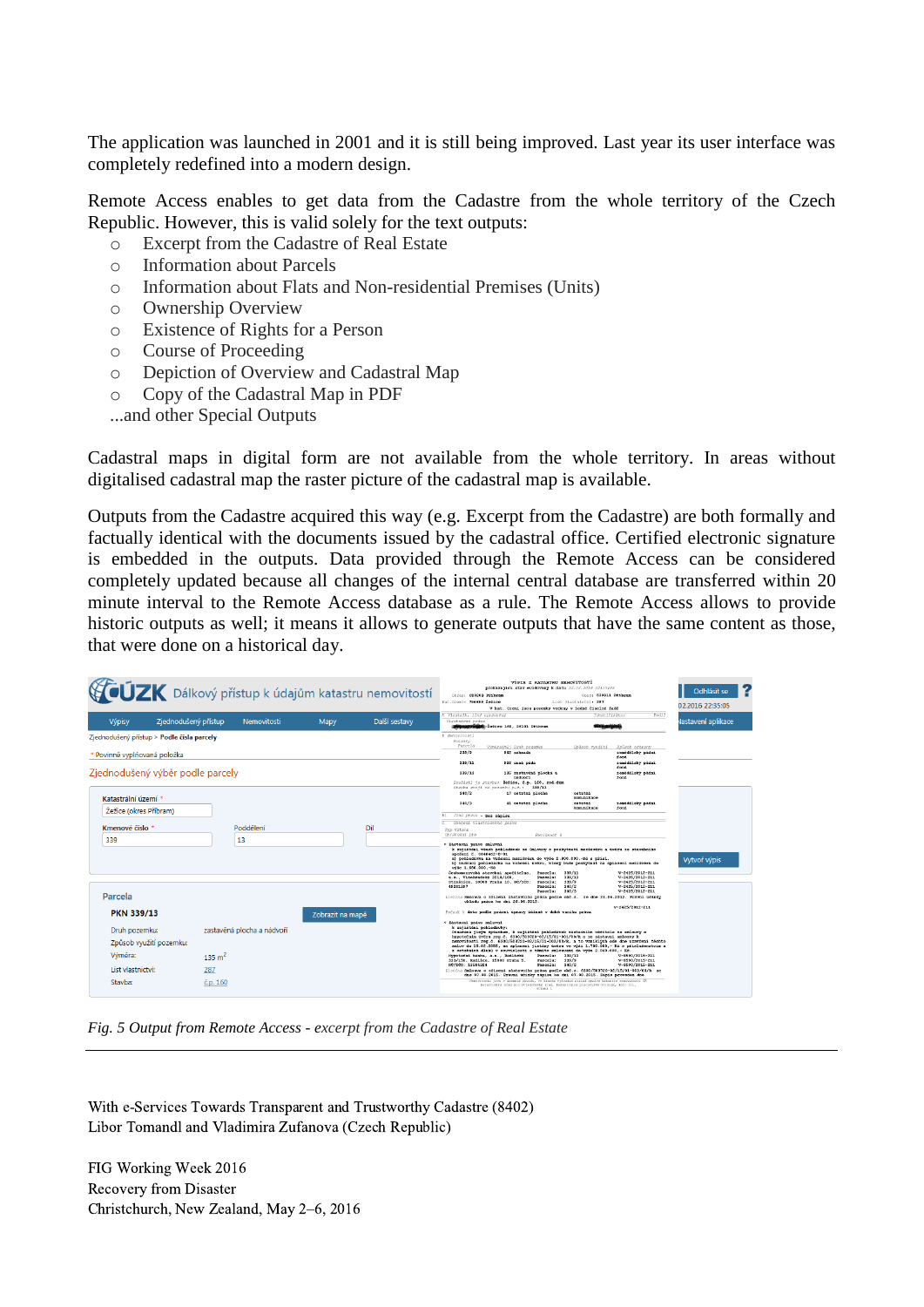The Remote Access was designed for registered users, which can be almost anyone – real physical person or legal person. The procedure of gaining the access to the Remote Access includes only filling in an application form and proving the user´s identity.

### **5.3 Web Services of the Remote Access to the Cadastre of Real Estate**

Web Services of the Remote Access are a separate part of the Remote Access application with the programme interface for access to cadastral data. The application enables the connection of information systems of single users to this interface and through this the utilization of cadastral data. Web Services provide data in the PDF or XML format and the scope is:

- o Excerpt from the Cadastre of Real Estate
- o Information about Parcels
- o Information about Buildings
- o Information about Flats and Non-residential Premises (Units)
- o Information about Building Rights
- o Ownership Overview
- o Existence of Rights for a Person
- o Course of Proceeding
- o List of coordinates of definition points (approximate centre of a building or a parcel)

The Web Services application is charged and can be used solely by the registered users. The way to be registered is the same as in the Remote Access, only the created account has to be different. The outcomes in PDF format are authorized by an electronic signature.

#### **5.4 Payment Portal**

Payment portal allows anyone to obtain selected authorized digital outputs without having a user account. It is focused on customers that immediately need an authorized output and are able to pay for it online by credit card.

Payment portal is an element combining the Consultation of the Cadastre and the Remote Access to the Cadastre. The interested person selects data and type of output through the Consultation of the Cadastre and the output is done by the Remote Access to the Cadastre. Before downloading the output the payment through secured Payment Portal has to be done. There is a possibility to choose among following types of outputs:

- o Excerpt from the Cadastre of Real Estate (full or partial)
- o Information about Parcels
- o Copy of the Cadastral Map in PDF

With e-Services Towards Transparent and Trustworthy Cadastre (8402) Libor Tomandl and Vladimira Zufanova (Czech Republic)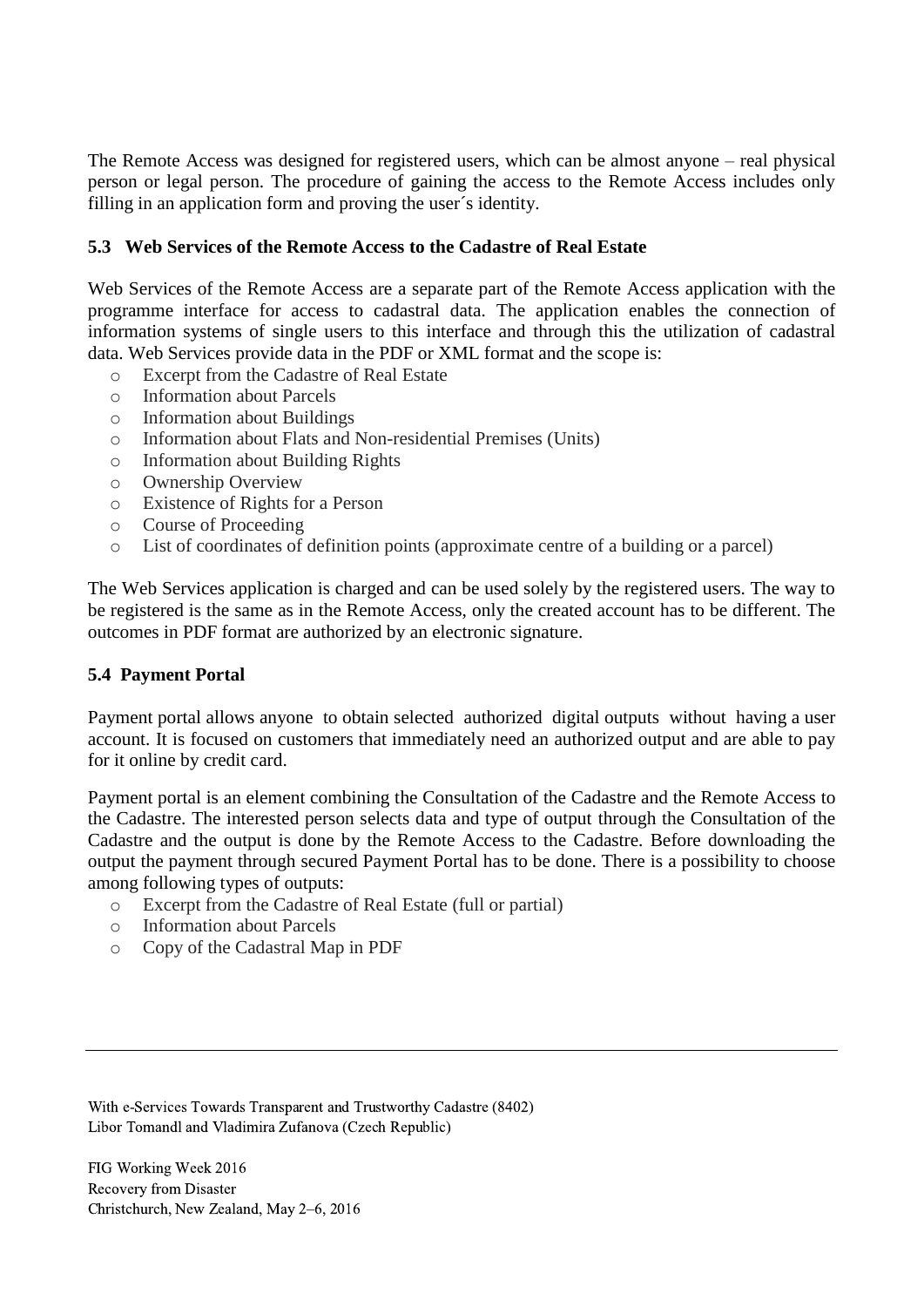| <b>CÚZK</b> Nahlížení do katastru nemovitostí |  |                            |                                          |        |      |    |            |                                         | <b>COMMUNISMENT COMMUNISMENT</b>   |                     |  |  |
|-----------------------------------------------|--|----------------------------|------------------------------------------|--------|------|----|------------|-----------------------------------------|------------------------------------|---------------------|--|--|
| Stavba<br>Parcela                             |  | Jednotka                   | Právo stavby                             | Řízení | Mapa | LV | Kat. území |                                         | <b>SERVICE</b>                     |                     |  |  |
| Informace o pozemku                           |  |                            |                                          |        |      |    |            |                                         |                                    |                     |  |  |
| Parcelní číslo:                               |  |                            | 210 <sub>2</sub>                         |        |      |    |            |                                         |                                    | listinu             |  |  |
| Obec:                                         |  |                            | Příbram [539911]                         |        |      |    |            | 187/12<br>1978                          |                                    | LV)<br><b>E/A42</b> |  |  |
| Katastrální území:                            |  |                            | Žežice [796689]                          |        |      |    |            | 19702                                   |                                    | pis z KN (LV)       |  |  |
| Číslo LV:                                     |  |                            | 121                                      |        |      |    |            | tezno                                   |                                    | HAA<br>pozemku      |  |  |
| Výměra [m <sup>2</sup> ]:                     |  |                            | 219                                      |        |      |    |            |                                         | Koupit el. listinu                 | A4                  |  |  |
| Typ parcely:                                  |  |                            | Parcela katastru nemovitosti             |        |      |    |            | 9208<br>,2002                           |                                    | rální mapy<br>A42   |  |  |
| Mapový list:                                  |  |                            | <b>DKM</b>                               |        |      |    |            | 1:1 359                                 | Výpis z KN (LV)<br>Cena 50,- Kč/A4 |                     |  |  |
| Určení výměry:                                |  |                            | Ze souřadnic v S-JTSK                    |        |      |    |            | $\frac{1}{30}$ Held<br>10<br>$\omega^0$ | Částečný výpis z KN (LV)<br>٠      |                     |  |  |
| Druh pozemku:                                 |  |                            | zastavěná plocha a nádvoří               |        |      |    |            |                                         | Cena 50,- Kč/A4                    |                     |  |  |
| Součástí je stavba                            |  |                            |                                          |        |      |    |            |                                         | Informace o pozemku                |                     |  |  |
| Budova s číslem popisným:                     |  |                            | Žežice [196681] .; č. p. 88; rodinný dům |        |      |    |            |                                         | Cena 50 Kč/A4♪                     |                     |  |  |
| Stavba stojí na pozemku:                      |  | p. č. 210                  |                                          |        |      |    |            |                                         | Kopie katastrální mapy             |                     |  |  |
| Stavební objekt:                              |  | $\zeta$ . p. 88 $\zeta$    |                                          |        |      |    |            |                                         | Cena 50 Kč/A4                      |                     |  |  |
| Adresní místa:                                |  | $\check{c}$ , p. 88 $\neq$ |                                          |        |      |    |            |                                         |                                    |                     |  |  |

*Fig. 6 Access to payment portal*

### **5.5 Monitoring Changes in the Cadastre of Real Estate**

The Service for monitoring changes in cadastral data is provided to those persons who have real right to particular real estate or to participants of proceeding about such a right. It can be:

- o Owner,
- o Pledgee or Subpledgee,
- o Easement Beneficiary,
- o Pre-emptive right Beneficiary in case it is stipulated as material right,
- o Beneficiary of the Right to purchase back, Right of better purchaser, Leaseholder or Tenant.

The service automatically informs the user about the fact that a change in the Cadastre regarding the monitored real estate has occurred. The change means:

- o Notice marking that the rights to real estate are affected by a change,
- o Entry performance,
- o Record performance,
- o Note registration.

Messages of the Service for monitoring changes inform about the change of data connected to the property. The messages are sent at the latest within 24 hours after the monitored incident occurs.

The information about changes can be sent as a notification through Data box, e-mail or SMS or through web services in XML format. The service is charged and can be used solely on demand of the authorized person.

### **6. CONCLUSION**

With e-Services Towards Transparent and Trustworthy Cadastre (8402) Libor Tomandl and Vladimira Zufanova (Czech Republic)